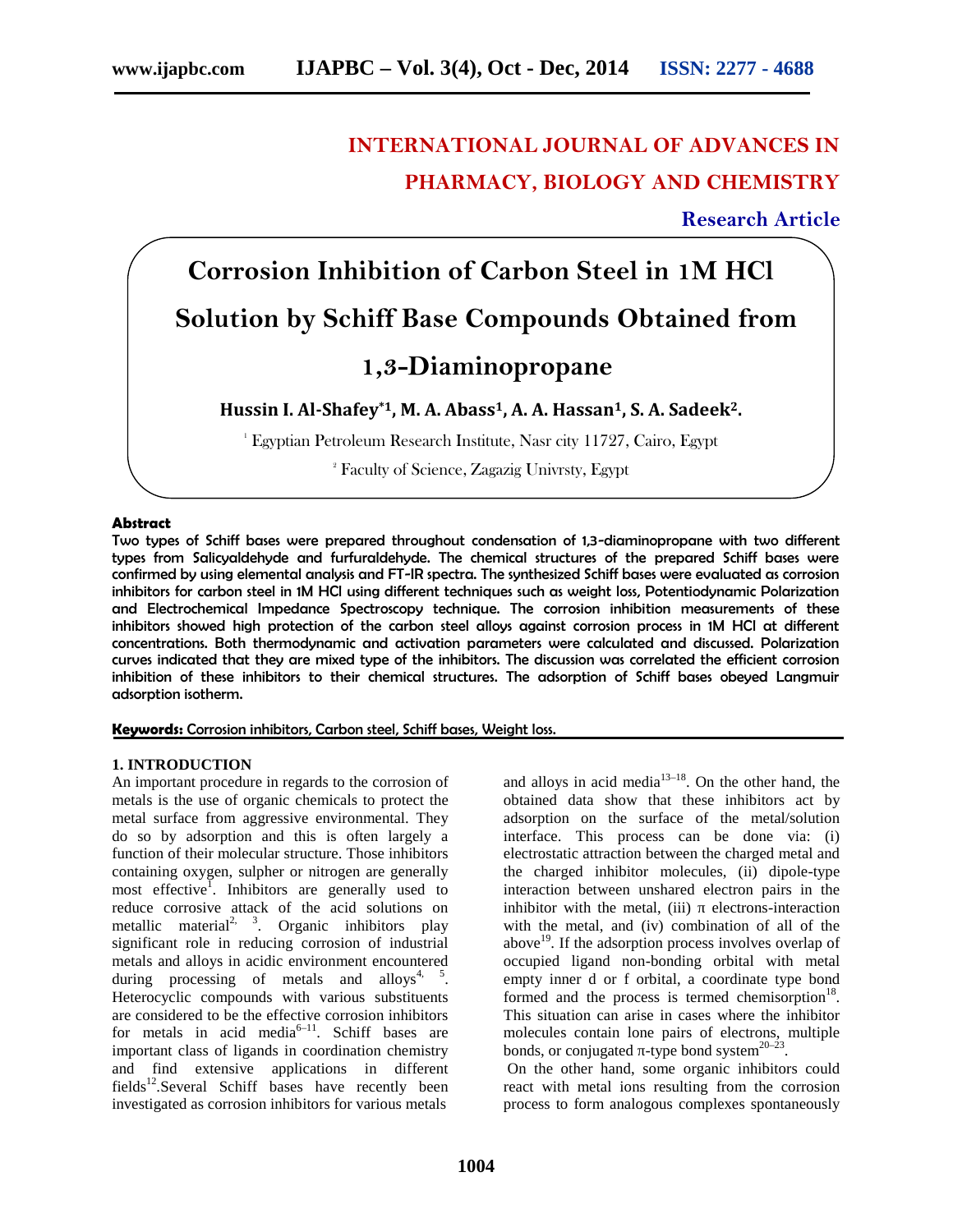that may decrease or increase the corrosion rate. However, studies about the effect of metal complexes as corrosion inhibitor for steel in acid solution appeared in the literature are extremely limited<sup>24, 25</sup>. .

The aim of the present work is prepared of Schiff bases then studies the corrosion behavior of carbon steel in 1M hydrochloric acid in absence and presence of a Schiff base.

# **2. Experimental**

### **2.1. Materials**

All chemicals used in this work were laboratory pure. All organic solvents were obtained as pure grade materials. 1,3-diaminopropane (Merck), 2 furancarboxaldehyde and salicyaldehyde from (Sigma Aldrich), and ethanol (Adweic).

### **2.2. Synthesis of Schiff base**

The Schiff base was synthesized by mixing an ethanolic solution of 1,3-diaminopropane (0.5) mol with (1.0) mol of 2- furaldehyde or salicyaldehyde into a two necked round bottomed flask equipped with a magnetic stirrer, condenser and a thermometer. The reaction mixture was heated to  $60-70^{\circ}$ C for 6h and then the formed precipitate was filtered, washed several times and dried in a desiccators over calcium hydroxide, figure (1). The products were purified and its structure was confirmed by (FTIR) spectroscopy and elemental analysis.

### **2.3. Characterization of Schiff bases**

FT-IR spectra of the superabsorbent composite were recorded on a Nicolet-380 Fourier Transform Infrared Spectrometer in a range of  $4000-400$  cm<sup>-1</sup> using KBr pellets.

Elemental analyses were performed on an Elementary Vario EL III Carlo Erba 1108 analyzer.

### **2.4. Weight loss measurements**

Weight loss measurements were carried out in a glass cell. The test specimens were used in the form of sheets of dimensions  $7\times3\times0.4$  cm, the specimens (its composition: Si, Sn, Mo, Zn, Cu, Ni, Mn, Cr, V, Ti, Al, S, C and Fe of the C-steel alloy are 0.913, 0.019, 0.103, 0.02, 0.135, 0.242, 0.955, 1.09, 0.078, 0.073, 0.570, 0.389, 0.133 and 95.28 respectively) were first mechanically polished by grinding with emery paper from 320 to 1200 grit to obtain a smooth surface degreased with acetone, then washed with double distilled water, and finally dried between two filter papers and weighed. The test specimens were suspended by suitable glass hooks at the edge of the basin, and under the surface of the test solution by about 1cm.

After specified time of immersion specimens were taken out of the test solution, then rinsed with

distilled water, dried as before and weighed again. The average weight loss at a certain time for each set of three samples was taken in mg cm-2 and recorded. All experimental were carried out at 25, 40, 55 and  $70 + 1$ °C.

#### **2.5. Electrochemical Techniques 2.5.1. Potentiodynamic Polarization**

The electrical circuit used for determining the variation of electrode potential with the electrical current. The potentiodynamic current-potential curves were recorded by changing the electrode potential automatically with a scan rate  $2 \text{ mV s}^{-1}$  from a low potential of -800 to -300 mV (SCE). Before each run, the working electrode was immersed in the test solution for 30 min to reach steady state. All potentials were measured against SCE. Measurements were obtained using a Voltalab 40 Potentiostat PGZ 301combined with easy corrosion

# **2.5.2. Electrochemical Impedance Spectroscopy (EIS)**

Electrochemical impedance were obtained using a Voltalab 40 for all EIS measurements with a frequency range of 100 kHz to 50 mHz with a 4 mV sine wave as the excitation signal at open circuit potential. If the real part is plotted on the X-axis and the imaginary part is plotted on the Y-axis of a chart, we get a Nyquist Plot. The charge transfer resistance values  $(R<sub>ct</sub>)$  was calculated from the difference in impedance at lower and higher frequencies.

### **3. RESULTS AND DISCUSSION**

# **3.1. Confirmation the chemical structure of the synthesized inhibitors**

# **3.1.1. FTIR spectra**

program (Voltamaster 4).

The chemical structures of the prepared Schiff bases  $(S_1 \text{ and } S_2)$  were confirmed by the FTIR spectroscopy and shown in figure (1a, b). The band at  $3399 \text{ cm}^{-1}$  represented the stretching vibrations of O-H or N-H broad bond. The band at  $1624 \text{ cm}^{-1}$  was corresponded to the stretching vibration of C=O and that at  $1149 \text{ cm}^{-1}$  was the vibration of C-N. The band at 2934 and 2842  $cm^{-1}$  were ascribed to the CH<sub>2</sub>, the band at  $1381 \text{ cm}^{-1}$  was the absorption of C-O, and that at  $1014 \text{ cm}^{-1}$  was ascribed to the -CH group. The band at 1501 ascribed to the C=C group. However, the bands at the band at  $2920 \text{ cm}^{-1}$  was attributed to - $CH<sub>2</sub>$ .

### **3.1.2. Elemental analyses**

The elemental analyses (measured and calculated), molecular formula and molecular weight of the prepared Schiff bases were listed in table (1). The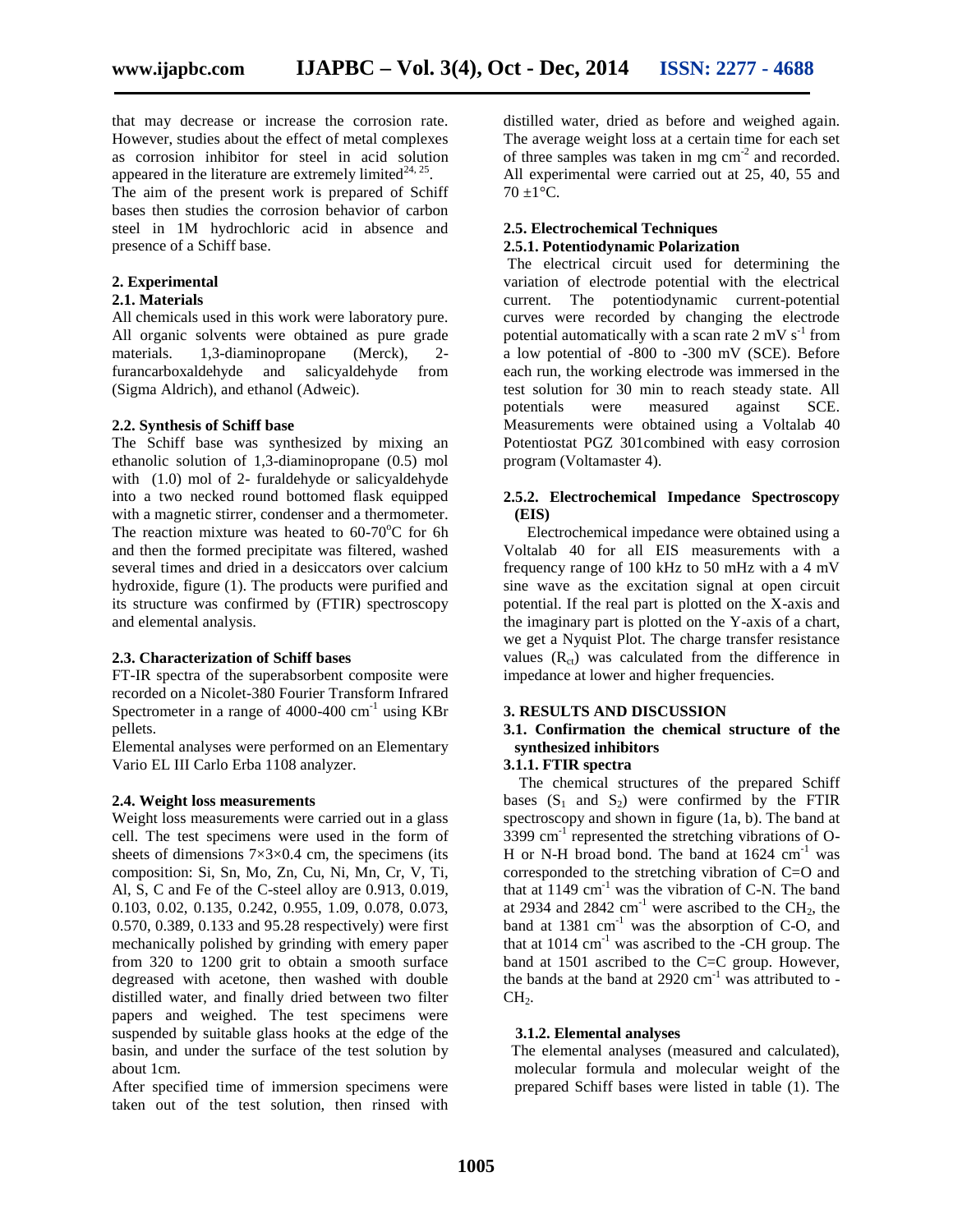analytical data are in good agreement with proposed stoichiometry of the Schiff bases.

# **3.2. Potentiodynamic polarization**

Figures (3, 4) typical Tafel curves obtained for carbon steel in 1 M HCl with and without inhibitors were studies. The values of associated electrochemical parameters, i.e., corrosion potential  $(E_{corr})$ , corrosion current density  $(I_{corr})$ , cathodic Tafel slopes ( $\epsilon$ ), anodic Tafel slopes ( $\epsilon$ a) and percentage inhibition efficiency  $\binom{p}{p}$  %) values were calculated from polarization curves and listed in Table (2). The inhibition efficiency ( $_p$  %) was calculated from polarization measurements according to the relation given below:

$$
P_{\rm p} \% = [ (I_{\rm corr} - I_{\rm inh}) / I_{\rm corr} ] \times 100 \tag{1}
$$

Where,  $I_{\text{corr}}$  and  $I_{\text{inh}}$  are uninhibited and inhibited corrosion current densities, respectively. They are determined by extrapolation of Tafel lines to the respective corrosion potentials.

Figures (2,3), indicate that both anodic metal dissolution and cathodic reduction reactions were inhibited when the Schiff bases were added to the acid solution and this inhibition was more pronounced with increasing inhibitor concentration.

It was found that, the inhibitors slightly shift the corrosion potential  $(E_{\text{corr}})$  in the cathodic direction, and the cathodic Tafel slopes  $\binom{6}{x}$  and anodic Tafel slopes  $\binom{8}{9}$  values were slightly changed, which confirms that surfactants act as mixed inhibitor. The data show that the corrosion current density  $(I_{\text{corr}})$ values decrease with increasing the concentration of surfactant. Therefore, the corrosion inhibition efficiency of this compound depends on its concentration. It is clear that the presence of the inhibitors causes a markedly decrease in the corrosion rate, i.e. shifts the anodic curves to more positive potentials and the cathodic curves to more negative potentials. This may be ascribed to adsorption of the inhibitor over the corroded surface<sup>3, 25</sup>. Therefore, the prepared inhibitors can be classified as mixed-type inhibitor in 1M HCl.

### **3.3. Electrochemical impedance spectroscopy (EIS)**

The corrosion behaviors of carbon steel in 1 M HCl in the presence and absence of the synthesized inhibitors were investigated using EIS at 25°C. Figures (5, 6) show that the Nyquist plots of carbon steel in 1 M HCl solution with and without various concentrations of inhibitors. It is clear from these plots that the impedance response of carbon steel has significantly changed after addition of the synthesized inhibitors in the corrosive media. This indicates that the impedance of an inhibited substrate

increases with increasing concentration of inhibitor in 1 M HCl.

The charge transfer resistance values  $(R<sub>ct</sub>)$  were calculated from the difference between impedance values at the lower and higher frequencies was suggested<sup>26</sup>. The double layer capacitance  $(C_{dl})$  is obtained from the following equation<sup>27</sup>:

 $C_{\text{dl}}=1/(2 R_{\text{ct}}f(-Z_{\text{img}}))$  (2) Where,  $f(-Z^{\prime\prime}_{img})$  is the frequency at maximum imaginary component of the impedance and  $R<sub>ct</sub>$  is the charge transfer resistances.

The inhibition efficiency percentage ( $Z \approx$ ) for corrosion of carbon steel is calculated from the following equation<sup>27</sup>:

$$
Z^{\prime\prime} = \{ (R_{\text{ct(inh)}} - R_{\text{ct}}) / R_{\text{ct(inh)}} \} \times 100 \tag{3}
$$

Where,  $R_{ct}$  and  $R_{ct(int)}$  are the charge transfer resistance values in the absence and presence of inhibitors for carbon steel in 1M HCl, respectively.

Various impedance parameters such as charge transfer resistance  $(R<sub>ct</sub>)$ , double layer capacitances (C<sub>dl</sub>) and inhibition efficiency ( $Z\%$ ) were calculated and listed in Table (3). On the other hand, the data in table (3) illustrate the  $R_{ct}$  values increase, while  $C_{dI}$ values decrease with the inhibitor concentration increment. This increase in the efficiency of inhibition may be due to an increase in the surface coverage of inhibitor.

Decrease in  $C<sub>dl</sub>$ , may be also due to a decrease in local dielectric constant and/or increase in the thickness of the electrical double layer, which suggests that, the inhibitor molecules act by adsorption at the metal/solution interface<sup>15, 18, 26</sup>. . Thus, the change in  $C_{dl}$  values is a result of the gradual replacement of water molecules by the adsorption of the organic molecules on the metal surface and decreasing the extent of metal dissolution<sup>26, 27</sup>. Results obtained from EIS can be interpreted in terms of the equivalent circuit of the electrical double layer.

# **3.4. Weight loss measurements 3.4.1. Effect of inhibitor concentration**

Weight loss data of carbon steel in 1 M HCl in the absence and presence of different concentrations of inhibitors was calculated and was used to calculate inhibition efficiencies ( $w\%$ ) according to the following equation:

 $_{\text{w}}\% = (W_{\text{corr}} - W_{\text{corr}(inh)}) / W_{\text{corr}}) \times 100$  (4) Where,  $W_{corr}$  and  $W_{corr(inh)}$  are the weight loss of carbon steel in the absence and presence of the inhibitors, respectively.

The inhibition efficiency as a function of concentrations of prepared inhibitors at 25°C were calculated and shown in table (4). The results show that the inhibition efficiencies of the prepared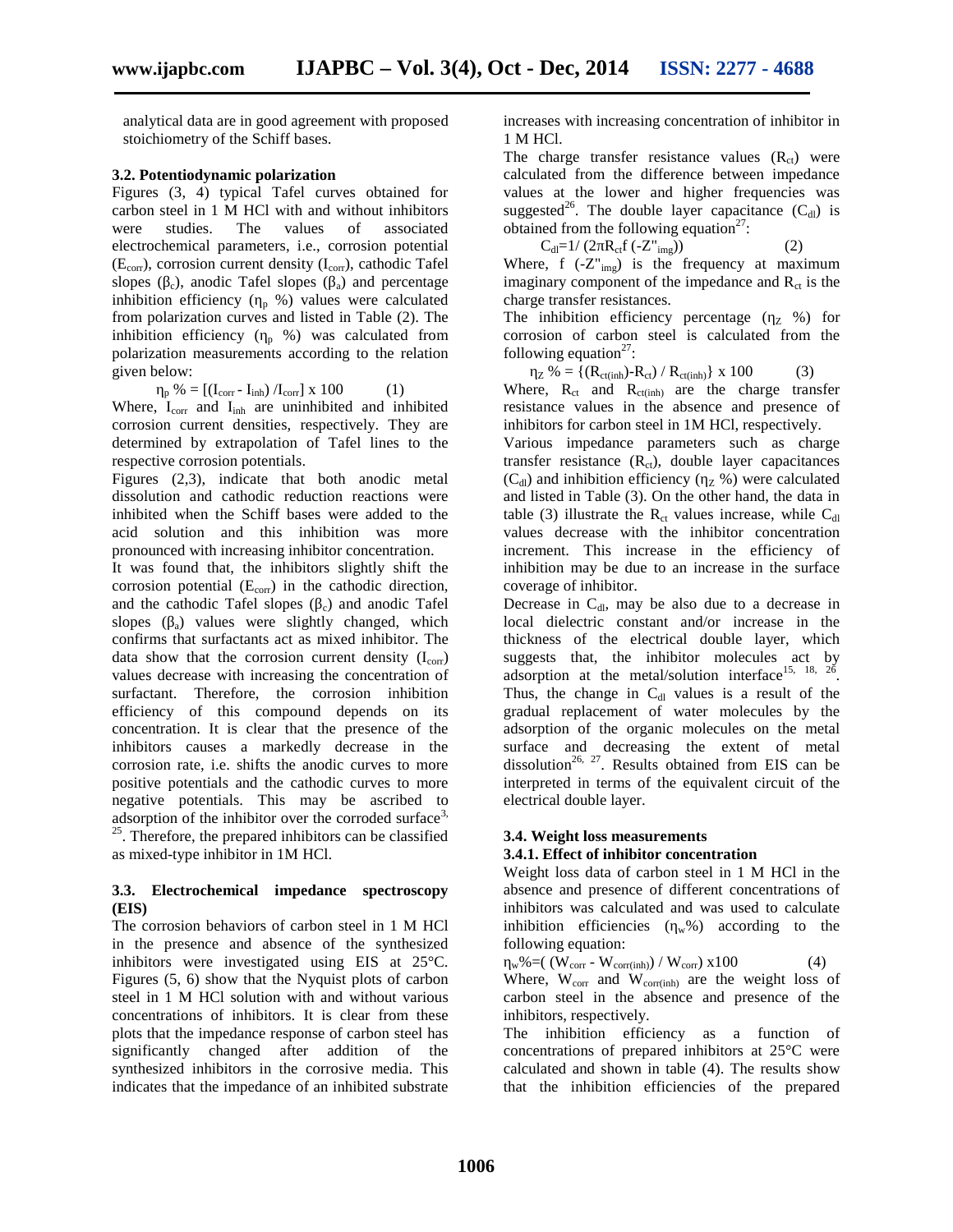compounds increase with increasing inhibitor concentrations.

The order of the inhibition efficiency from the weight loss measurements are in good agreement with those obtained from the EIS and potentiodynamic polarization methods but with different absolute values, probably due to the different experimental conditions.

# **3.4.2. Effect of temperature**

The effect of temperature on the inhibition efficiency in the temperatures ranges 25-70 °C in 1 M HCl in the absence and presence of 500 ppm concentration of inhibitors (S1 and S2) were studied by weight loss technique. The corrosion parameters such as weight loss, rate of corrosion (K), surface coverage () and inhibition efficiency ( $w %$ ) for 500 ppm from inhibitors were listed in Table (5). On the other hand, the data in table (5) illustrate that, by increasing the temperature the corrosion rate increases rapidly in absence and presence of inhibitors also. This indicates that, the inhibition efficiency of the inhibitors decrease by increasing temperatures.

#### **3.5. Adsorption isotherm**

Compounds inhibit the corrosion of carbon steel by adsorption on the metal–solution interface. The adsorption provides the information about the interaction among the adsorbed molecules themselves as well as their interaction with the electrode surface<sup>28-30</sup>. The degrees of surface coverage  $($  ) for different concentration of inhibitors in acidic media have been evaluated from weight loss measurements by using the following equation<sup>16, 27, 28, 31</sup>:

$$
= (W_{corr} - W_{corr(inh)}) / W_{corr}
$$
 (5)

Where,  $W_{\text{corr}}$  and  $W_{\text{corr}(\text{inh})}$  are weight loss of carbon steel in the absence and presence of inhibitor, respectively.

The surface coverage values () were tested graphically for fitting a suitable adsorption isotherm:

$$
C / \quad = C + (1 / K_{ads}) \tag{6}
$$

Where, C is the inhibitor concentration, his fraction of the surface covered,  $K_{ads}$  is the equilibrium constant of the inhibitor adsorption process. In these cases, the plots of  $C/$  versus C yield straight lines, clearly proving that the adsorption of the used inhibitors on the carbon steel surface obeys Langmuir isotherm and shown in figures (7, 8).

#### **3.6. Thermodynamic parameters**

Generally, the organic molecules inhibit corrosion by adsorption at the metal-solution interface and the adsorption depends on the molecule's chemical composition, the temperature and the electrochemical potential at the metal–solution interface<sup>26, 29</sup>. Thermodynamic parameters play an important role in understanding the inhibition mechanism. The adsorption heat can be calculated according to the Van't Hoff equation $32, 33$ :

$$
\ln K_{ads} = (-H_{ads}/RT) + C
$$
  
(7)

Where,  $H_{ads}$  and  $K_{ads}$  are the adsorption heat and adsorptive equilibrium constant, respectively and C is constant.

It should be noted that  $(-H_{ads}/RT)$  is the slope of the straight line

ln  $K_{ads}$  - 1/T according to Eq (7) and the molecular weight of inhibitor is also a positive constant, so the value of adsorption heat does not change with the unit of adsorptive equilibrium constant.

The straight line

ln  $K_{ads}$  - 1/T was shown in Figures (9, 10).

Because the experiment was carried out at the standard pressure and the solution concentration is so low that it is close to standard condition, the adsorption heat ( $H_{ads}$ ) can be approximately regarded as the standard adsorption heat under such experimental conditions $34$ . The standard adsorption entropy ( $S_{ads}$ ) was obtained using the thermodynamic basic equation:

$$
G_{ads} = H_{ads} - T S_{ads} \qquad (8)
$$

The values of  $G_{ads}$ ,  $H_{ads}$  and  $S_{ads}$  were calculated and listed in table (6). The positive values of  $H_{ads}$ showed that, the adsorption of the inhibitors is an endothermic process<sup>35</sup>.

Values of  $S_{ads}$  was listed in Table (6) have a positive sign, as was expected, since the endothermic adsorption process is always accompanied by an increase of entropy. This positive value can be explained such that, the adsorption of the prepared compounds from the aqueous solution can be regarded as quasi-substitution process between the organic compound in the aqueous phase and water molecules at the carbon steel surface<sup>36</sup>. This increase of entropy was the driving force of the adsorption of inhibitor onto carbon steel surface<sup>37</sup>. These  $S_{ads}$ values indicate that an increase in disordering takes place while going from reactants to the metal / adsorbed species reaction complex.

# **CONCLUSIONS**

The following main conclusions are drawn from the present study:

- 1. All studied schiff bases are excellent inhibitors and act as mixed type inhibitors for carbon steel corrosion in hydrochloric acid solution. Corrosion inhibition efficiencies are in the order of  $(S_1 > S_2)$ .
- 2. Inhibition efficiencies increase by an increase in inhibitor concentration and a decrease in temperature.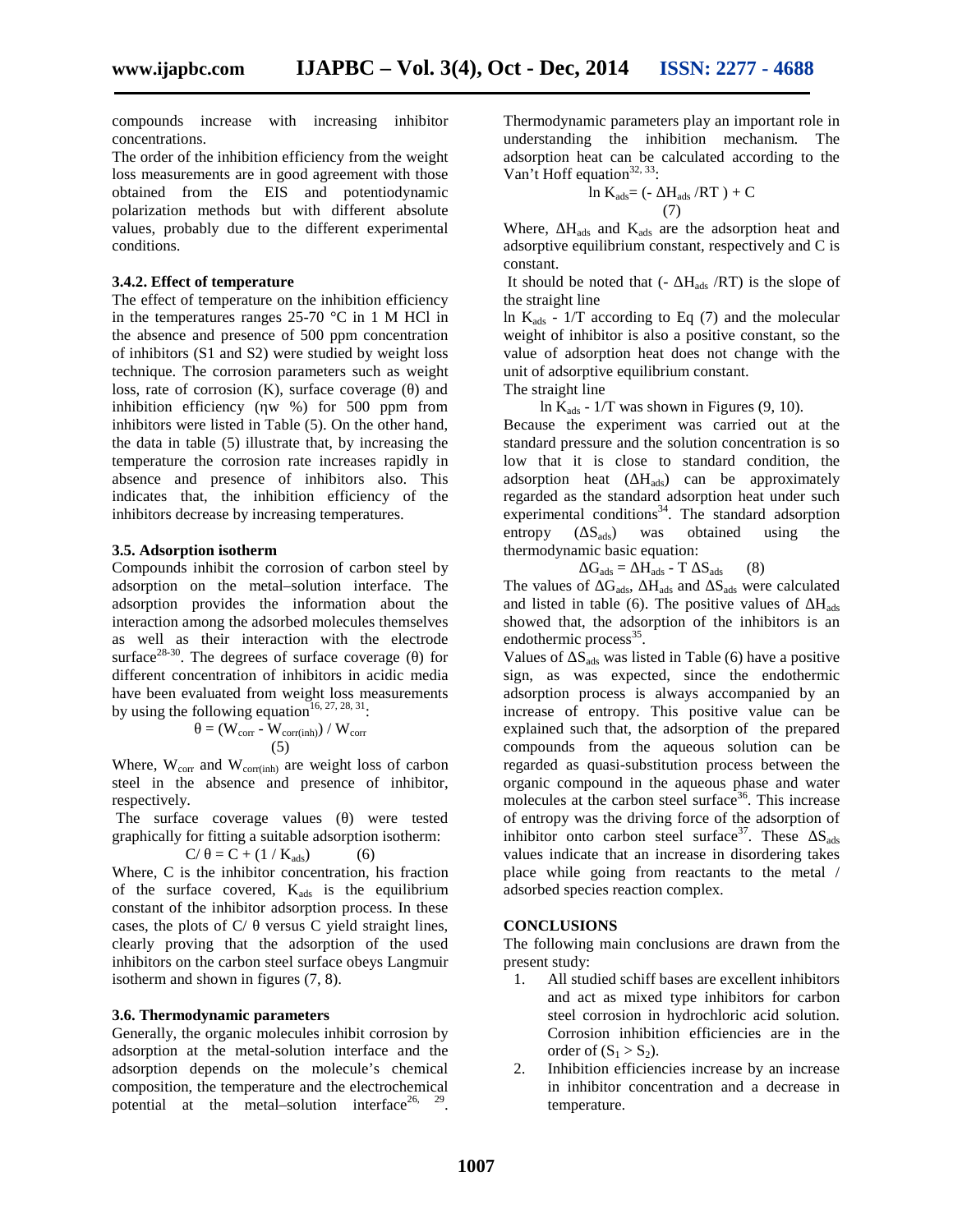- 3. The adsorption of all additives obeys the Langmuir adsorption isotherm. The negative values of enthalpies identifies that the adsorption is a physical adsorption type.
- 4. All entropy parameters for adsorption of inhibitors molecules on steel are negative indicating that the entropy of inhibitor

molecules in solution phase is higher than in solid phase.

- 5. Activation energy increases with addition of inhibitors. It is shown that physisorption occurs in the first stage.
- 6. The results obtained from different experimental studies are in a good agreement



**Figure 1 Synthesis scheme for the preparation of (S1) N,N-bis-( furaldehyde)-1,3-diaminopropane and (S2) N,N-bis- (salicyaldehyde)-1,3-diaminopropane**



**Figure 2** FTIR spectrum for a)  $S_1$  b)  $S_2$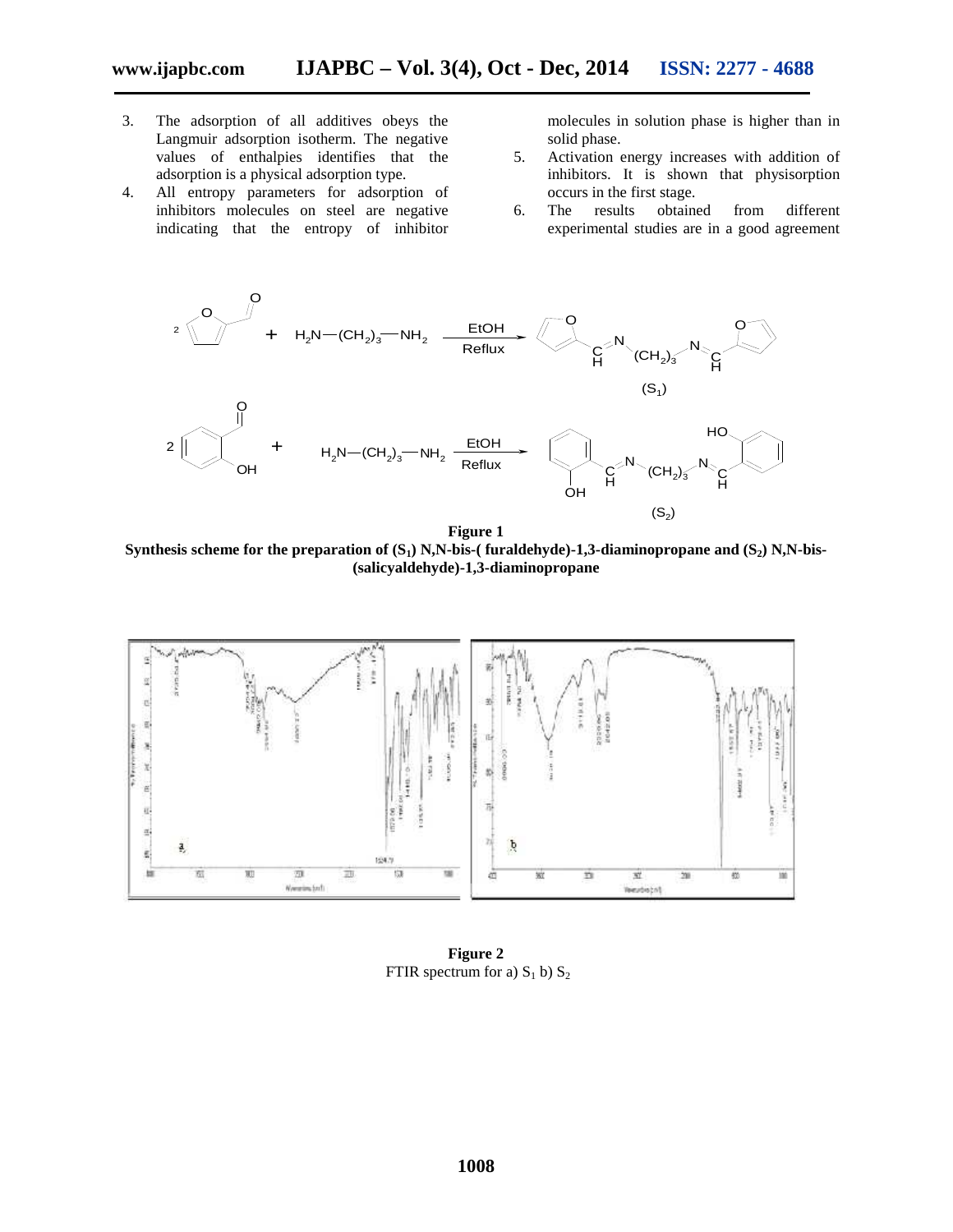

**Figure 3** Potentiodynamic polarization curves for the carbon steel in 1M HCl without and with Schiff Base  $(S_1)$  at 25 °C



Potentiodynamic polarization curves for the carbon steel in 1M HCl without and with Schiff Base  $(S_2)$  at 25 °C



Nyquist plots for the carbon steel in 1M HCl in the absence and presence of different concentrations of compound  $S_1$ .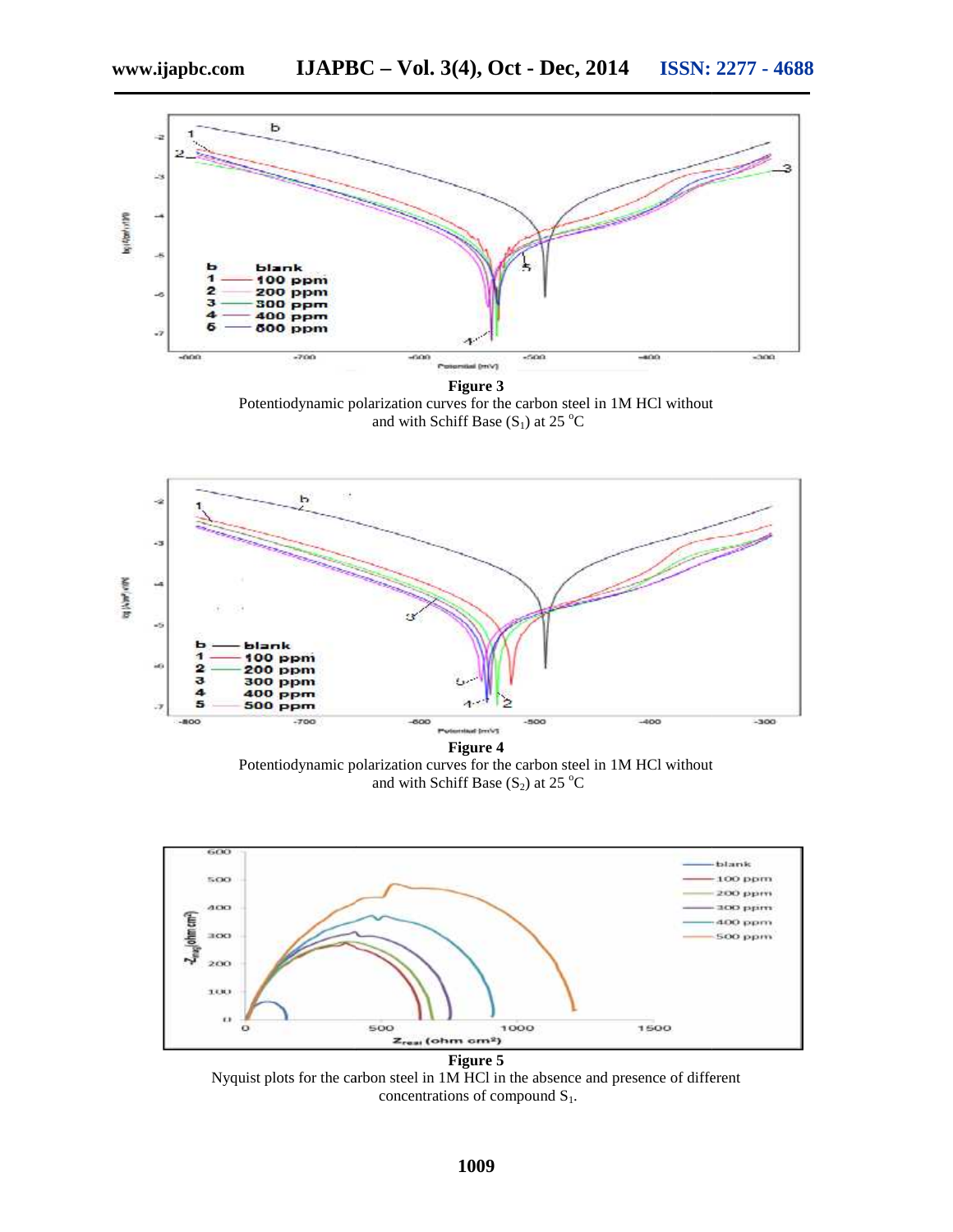

**Figure 6** Nyquist plots for the carbon steel in 1M HCl in the absence and presence of different concentrations of compound  $S_2$ .



Langmuir isotherm adsorption model on the carbon steel surface of compound  $S_1$ in 1M HCl at different temperatures.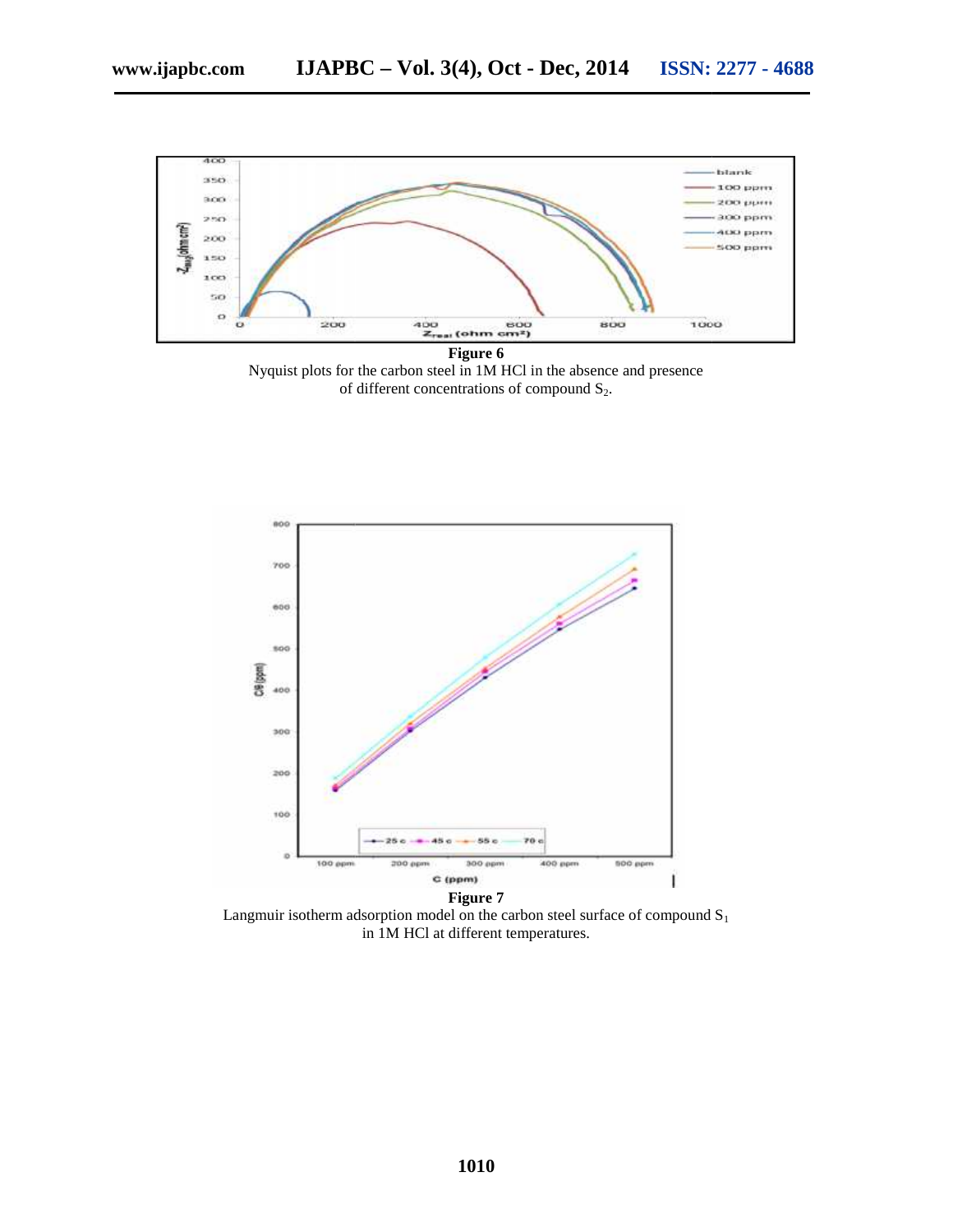

Langmuir isotherm adsorption model on the carbon steel surface of compound  $S_2$ in 1M HCl at different temperatures.



**Figure 9** Arrhenius plots (ln k vs. 1/T) for carbon steel dissolution in the absence and the presence of different concentrations of compound  $S_1$  in 1 M HCl solution.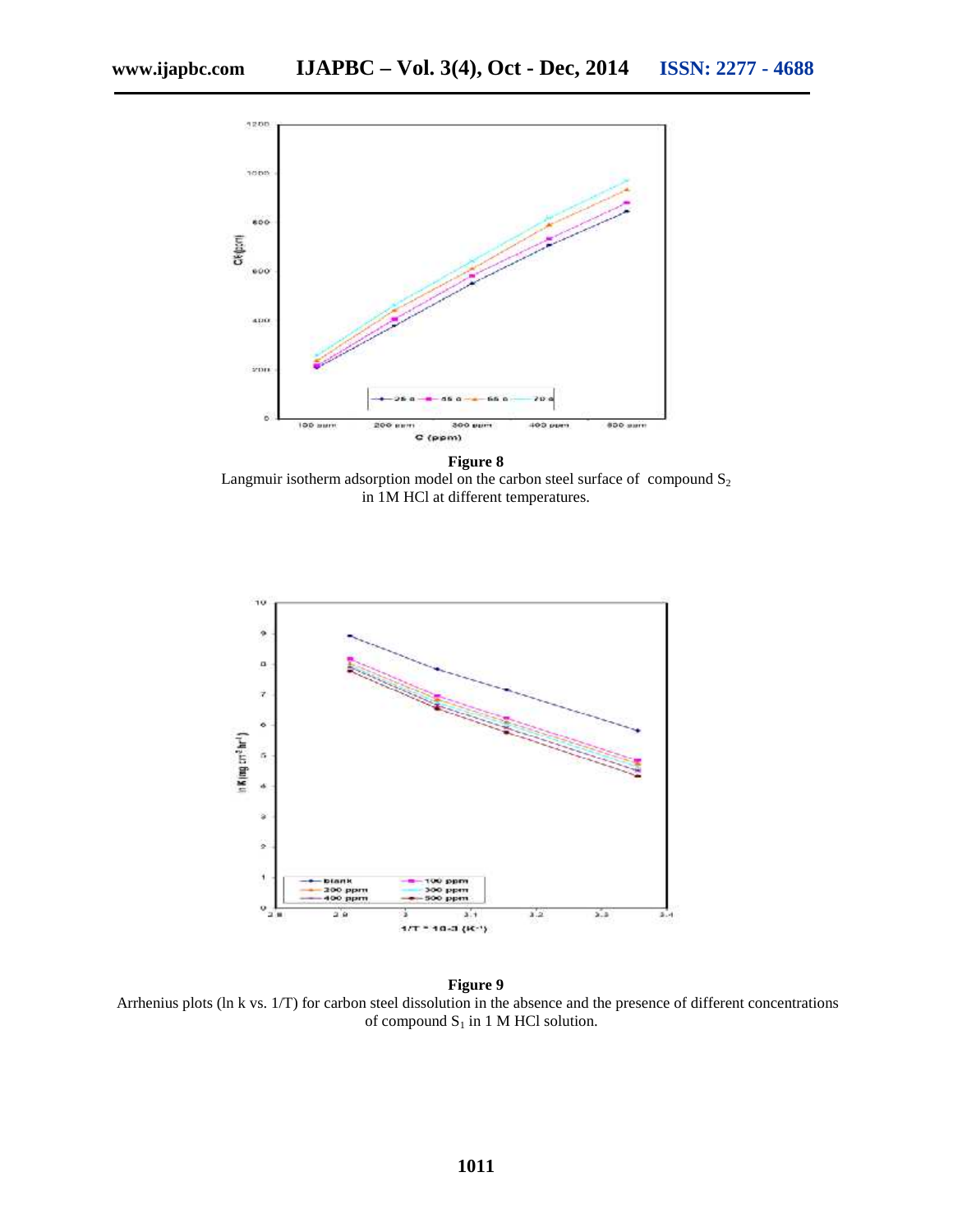

Arrhenius plots (ln k vs. 1/T) for carbon steel dissolution in the absence and the presence of different concentrations of compound  $S_2$  in 1 M HCl solution.

**Table 1 Molecular formula, molecular weight and elemental analyses of the prepared Schiff bases (S1, S2)**

|                | M wt    | <b>M</b> Formula     | $\mathbb{C}$ % |       | H%   |       | $N\%$ |       |
|----------------|---------|----------------------|----------------|-------|------|-------|-------|-------|
| <b>Samples</b> | (g/mol) |                      | Cal.           | found | Cal. | found | Cal.  | found |
| $\mathcal{D}$  | 230     | $C_{13}H_{14}N_2O_2$ | 67.83          | 67.79 | 6.09 | 6.07  | 12.17 | 12.06 |
| $\mathcal{D}$  | 282     | $C_{17}H_{18}N_2O_2$ | 72.34          | 72.29 | 6.38 | 6.34  | 9.92  | 9.84  |

|                  | Polarization parameters of the inhibitors $S_1$ and $S_2$ at temperature 25 °C |                                           |                                         |                                                         |                        |                        |                 |  |  |  |
|------------------|--------------------------------------------------------------------------------|-------------------------------------------|-----------------------------------------|---------------------------------------------------------|------------------------|------------------------|-----------------|--|--|--|
| <b>Inhibitor</b> | Conc.<br>(ppm)                                                                 | ${\bf E}_{\rm corr}$<br>$mV$ (vs. $SCE$ ) | $I_{\rm corr}$<br>$mA$ cm <sup>-2</sup> | $\mathbf{R}_{\mathbf{p}}$<br>$\rm cm^2$<br>$\mathbf{K}$ | $mV$ dec <sup>-1</sup> | $mV$ dec <sup>-1</sup> | $p \frac{9}{6}$ |  |  |  |
| <b>Blank</b>     | $0.0\,$                                                                        | $-501.6$                                  | 0.1756                                  | 0.17                                                    | 124.1                  | $-131.2$               | 0.0             |  |  |  |
|                  | 100                                                                            | -557.7                                    | 0.0661                                  | 0.67                                                    | 134.4                  | $-121.5$               | 62.2            |  |  |  |
|                  | 200                                                                            | -557.7                                    | 0.0602                                  | 0.75                                                    | 136.2                  | $-121.5$               | 65.7            |  |  |  |
| $S_1$            | 300                                                                            | -558.4                                    | 0.0598                                  | 0.76                                                    | 135.7                  | $-119.0$               | 66.6            |  |  |  |
|                  | 400                                                                            | $-550.5$                                  | 0.0341                                  | 1.18                                                    | 128.7                  | $-118.7$               | 80.5            |  |  |  |
|                  | 500                                                                            | $-549.7$                                  | 0.0294                                  | 1.46                                                    | 126.6                  | $-119.1$               | 83.3            |  |  |  |
| S <sub>2</sub>   | 100                                                                            | $-544.8$                                  | 0.0767                                  | 0.66                                                    | 134.5                  | $-139.0$               | 56.3            |  |  |  |
|                  | 200                                                                            | $-550.9$                                  | 0.0472                                  | 0.95                                                    | 141.5                  | $-125.9$               | 73.0            |  |  |  |
|                  | 300                                                                            | -557.9                                    | 0.0431                                  | 0.96                                                    | 134.5                  | $-122.4$               | 75.4            |  |  |  |
|                  | 400                                                                            | $-555.1$                                  | 0.0429                                  | 0.98                                                    | 136.6                  | $-120.8$               | 75.5            |  |  |  |
|                  | 500                                                                            | $-553.3$                                  | 0.0403                                  | 1.01                                                    | 136.0                  | $-119.7$               | 77.1            |  |  |  |

**Table 2** Polarization parameters of the inhibitors  $\mathbf{S_1}$  and  $\mathbf{S_2}$  at temperature 25  $^{\circ}\mathrm{C}$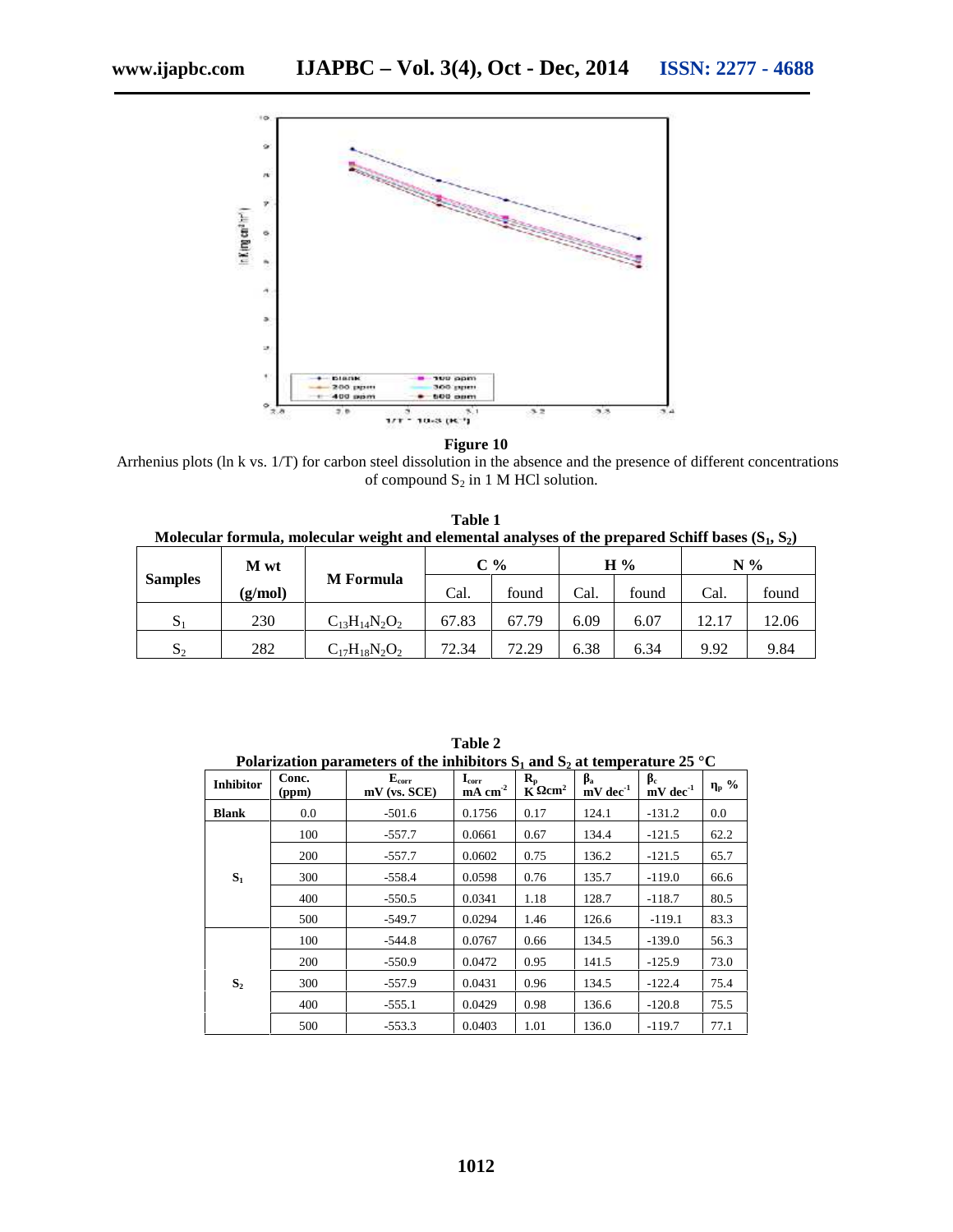| concentrations of Inhibitors $S_1$ and $S_2$ at temperature 25 °C |            |                                         |                                                 |                                      |         |  |  |
|-------------------------------------------------------------------|------------|-----------------------------------------|-------------------------------------------------|--------------------------------------|---------|--|--|
| <b>Inhibitor</b>                                                  | Conc., ppm | $\mathbf{R}\mathbf{s}$<br>$\text{cm}^2$ | $\mathbf{R}_{\text{ct}}$<br>$K$ cm <sup>2</sup> | $C_{dl}$<br>$\mu$ F cm <sup>-2</sup> | $, \%$  |  |  |
| <b>Blank</b>                                                      | 0.0        | 4.425                                   | 0.1406                                          | 80.56                                | $0.0\,$ |  |  |
|                                                                   | 100        | 8.452                                   | 0.6428                                          | 49.51                                | 78.1    |  |  |
|                                                                   | 200        | 8.577                                   | 0.6854                                          | 46.44                                | 79.5    |  |  |
| $S_1$                                                             | 300        | 8.891                                   | 0.758                                           | 41.98                                | 81.45   |  |  |
|                                                                   | 400        | 11.29                                   | 0.918                                           | 38.83                                | 84.68   |  |  |
|                                                                   | 500        | 13.05                                   | 1.218                                           | 36.55                                | 88.45   |  |  |
|                                                                   | 100        | 8.359                                   | 0.6357                                          | 50.10                                | 77      |  |  |
|                                                                   | 200        | 8.962                                   | 0.8429                                          | 47.29                                | 83.3    |  |  |
| S <sub>2</sub>                                                    | 300        | 9.397                                   | 0.8695                                          | 43.24                                | 83.8    |  |  |
|                                                                   | 400        | 9.544                                   | 0.8744                                          | 41.50                                | 84      |  |  |
|                                                                   | 500        | 9.592                                   | 0.9114                                          | 39.11                                | 84.5    |  |  |

**Table 3 EIS parameters for corrosion of carbon steel in 1M HCl in the absence and presence of different**

# **Table 4 Surface coverage and percentage inhibition efficiency for carbon steel in 1M HCl in the absence and presence of different concentrations of Inhibitors S<sup>1</sup> and S<sup>2</sup> at temperature 25 °C**

|                  |               |                    | of university concentrations of minimizers $\beta$ and $\beta$ at temperature $\omega \sim$ |        |                          |
|------------------|---------------|--------------------|---------------------------------------------------------------------------------------------|--------|--------------------------|
| <b>Inhibitor</b> | Conc.,<br>ppm | Weight loss,<br>mg | К,<br>$mg/cm2$ .h                                                                           |        | $\bf w$<br>$\frac{0}{0}$ |
| Blank            | $0.0\,$       | 0.115              | 338.8                                                                                       |        | ----                     |
|                  | 100           | 0.043              | 126.7                                                                                       | 0.6261 | 62.6                     |
|                  | 200           | 0.039              | 115.2                                                                                       | 0.6609 | 66.1                     |
| $\mathbf{S}_1$   | 300           | 0.035              | 103.1                                                                                       | 0.6957 | 69.6                     |
|                  | 400           | 0.031              | 91.3                                                                                        | 0.7304 | 73.0                     |
|                  | 500           | 0.026              | 78.6                                                                                        | 0.7739 | 77.4                     |
|                  | 100           | 0.048              | 141.4                                                                                       | 0.5826 | 58.3                     |
|                  | 200           | 0.043              | 129.6                                                                                       | 0.6261 | 62.6                     |
| S <sub>2</sub>   | 300           | 0.036              | 106.1                                                                                       | 0.6870 | 68.7                     |
|                  | 400           | 0.033              | 97.2                                                                                        | 0.7131 | 71.3                     |
|                  | 500           | 0.029              | 85.4                                                                                        | 0.7478 | 74.8                     |

**Table 5**

**Effect of temperature on carbon steel corrosion in absence and presence of 500 ppm of S<sup>1</sup> and S<sup>2</sup> inhibitors concentration in 1M HCl**

| <b>Samples</b> | Temp., $^{\circ}$ C | Weight loss, mg | $K$ , mg/cm <sup>2</sup> .h |        | $_{w,}$ % |
|----------------|---------------------|-----------------|-----------------------------|--------|-----------|
|                | 25                  | 0.115           | 318.17                      |        |           |
|                | 40                  | 0.435           | 1281.536                    |        |           |
| Blank          | 55                  | 0.848           | 2498.258                    | $-$    | $- -$     |
|                | 70                  | 2.543           | 7491.828                    |        |           |
|                | 25                  | 0.026           | 78.621                      | 0.7739 | 77.4      |
|                | 40                  | 0.108           | 129.627                     | 0.7517 | 75.2      |
| $S_2$          | 55                  | 0.234           | 315.228                     | 0.7241 | 72.4      |
|                | 70                  | 0.799           | 518.506                     | 0.6858 | 68.6      |
| $S_2$          | 25                  | 0.029           | 85.445                      | 0.7478 | 74.8      |
|                | 40                  | 0.119           | 359.436                     | 0.7264 | 72.6      |
|                | 55                  | 0.293           | 863.197                     | 0.6545 | 65.5      |
|                | 70                  | 1.026           | 3025.625                    | 0.5965 | 59.7      |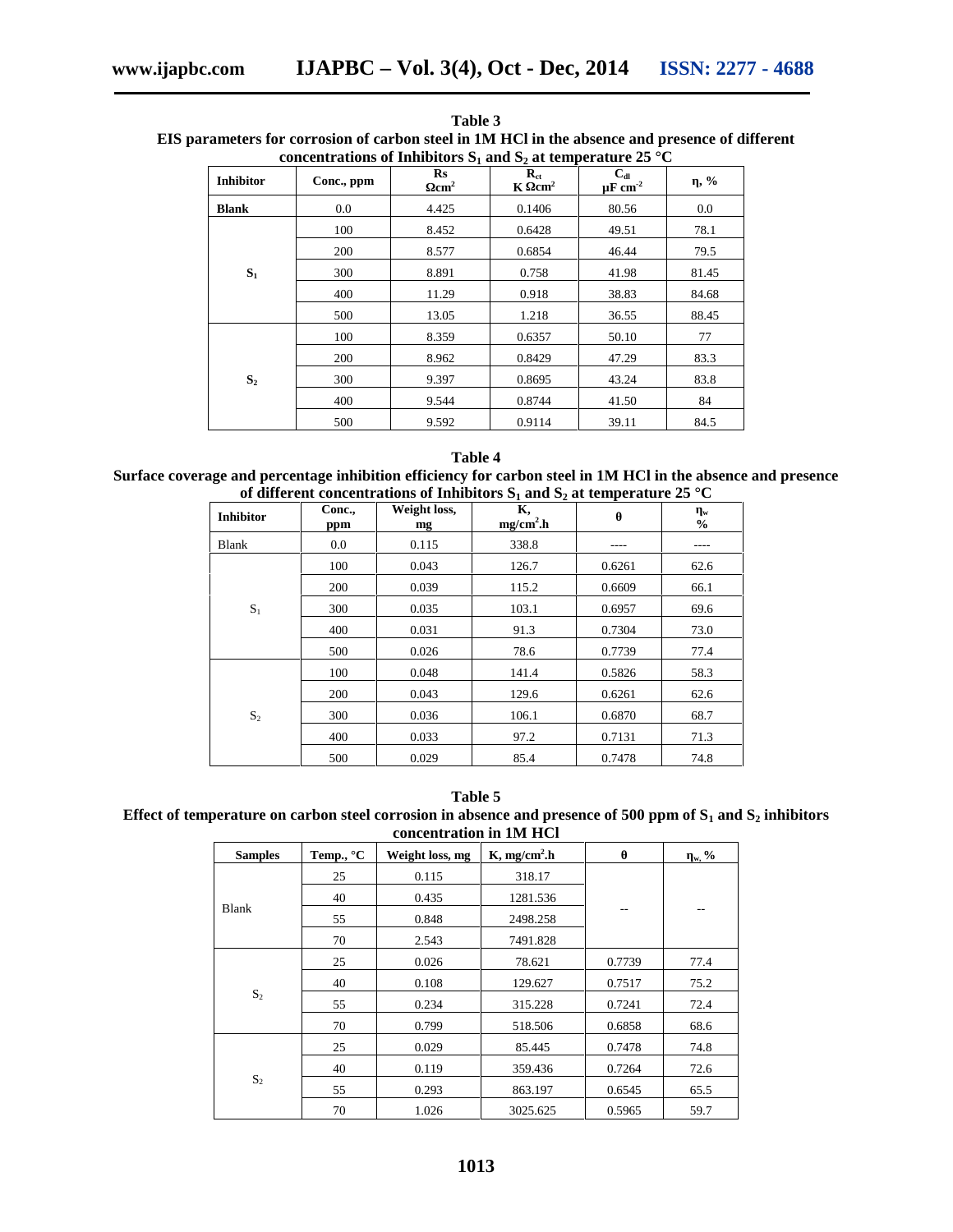| Table 6                                                                                       |
|-----------------------------------------------------------------------------------------------|
| Thermodynamic parameters of adsorption on carbon steel surface in 1M HCl containing different |
| concentrations of compounds at different temperatures                                         |

| Inhibitor      | Temp.,<br>$^{\circ}C$ | $K_{ads}$ $\overline{X10^{-3}}$<br>$M^{-1}$ | $G_{ads}$<br>$kJ \text{ mol}^{-1}$ | $H_{ads}$<br>$J \mod 1$ | $\mathbf{S}_{ads}$<br>$J \mod 1} K^{-1}$ |
|----------------|-----------------------|---------------------------------------------|------------------------------------|-------------------------|------------------------------------------|
|                | 25                    | 11.945                                      | $-33.25$                           |                         | 111.65                                   |
|                | 40                    | 11.562                                      | $-35.37$                           | 61.94                   | 111.43                                   |
| $S_1$          | 55                    | 11.543                                      | $-36.46$                           |                         | 111.35                                   |
|                | 70                    | 10.087                                      | $-37.74$                           |                         | 110.22                                   |
| S <sub>2</sub> | 25                    | 10.560                                      | $-32.91$                           |                         | 110.62                                   |
|                | 40                    | 9.060                                       | $-34.71$                           | 60.94                   | 109.34                                   |
|                | 55                    | 7.621                                       | $-35.33$                           |                         | 107.89                                   |
|                | 70                    | 6.347                                       | $-36.42$                           |                         | 106.37                                   |

# **REFERENCES**

1. K. Babic´-Samardzˇija, K. F. Khaled, N. Hackerman. Investigation of the inhibiting action of O-, S- and N dithiocarbamato(1,4,8,11-

tetraazacyclotetradecane)cobalt(III) complexes on the corrosion of iron in  $HClO<sub>4</sub>$  acid. Applied Surface Science, 2005; 240 (1-4): 327–340.

2. Abdel-Gaber AM, Masoud MS, Khalil EA, Shehata EE. Electrochemical study on the effect of Schiff base and its cobalt complex on the acid corrosion of steel. Corrosion Science, 2009; 51 (12): 3021–3024.

3. Benabdellah M, Touzani R, Dafali A , Hammouti B, El Kadiri S. Ruthenium–ligand complex, an efficient in steel corrosion in H3PO<sup>4</sup> media. Materials Lettersm, 2007; 61 (4- 5): 1197–1204.

- 4. Abdel Hameed RS, Al-Shafey HI, Abul Magd AS, Shehata HA, Thiosemicarbazone derivatives as corrosion inhibitor for C- steel in HCl corrosive medium. Materials Science: An Indian January, 2012; 8(5): 213-220.
- 5. Ansari KR, Quraishi MA, Ambrish Singh. Schiff's base of pyridyl substituted triazoles as new and effective corrosion inhibitors for mild steel in hydrochloric acid solution. Corrosion Science, 2014; 79: 5–15.
- 6. Abdel Hameed RS, Al-Shafey HI, Abul Magd AS, Shehata HA, Pyrazole Derivatives as Corrosion Inhibitor for C- Steel in Hydrochloric Acid Medium. Journal of Materials and Environmental Science, 2012; 3(2): 294-305.
- 7. Singh AK, Quraishi MA. Inhibitive effect of diethylcarbamazine on the corrosion of mild steel in hydrochloric acid. Corros. Sci., 2010; 52 (4): 1529–1535.
- 8. Shukla SK, Quraishi MA. The effects of pharmaceutically active compound doxycycline

on the corrosion of mild steel in hydrochloric acid solution. Corros. Sci. 2010; 52 (2): 314– 321.

- 9. Singh AK, Quraishi MA. The effect of some bis-thiadiazole derivatives on the corrosion of mild steel in hydrochloric acid. Corros. Sci., 2010; 52 (4): 1373–1385.
- 10. Shukla SK, Singh AK, Ahamad I, Quraishi MA. Streptomycin: A commercially available drug as corrosion inhibitor for mild steel in hydrochloric acid solution. Mater. Lett., 2009; 63 (9): 819–822**.**
- 11. Quraishi MA, Ahamad I, Singh AK, Shukla SK, Lal B, Singh V. N-(Piperidinomethyl)-3- [(pyridylidene)amino]isatin: A new and effective acid corrosion inhibitor for mild steel. Mater. Chem. Phys., 2008; 112: 1035–1039.
- 12. Turan N and sekerci M. synthesis and characterization of Co (II), Ni (II), Cd (II) and Cu (II) complexes of bis-Schiff bases obtained from 1,8-Diaminoaphthalene. J. Chem. Soc. Pak., 2009; 31(4): 564-568.
- 13. Ayman M Atta, Gamal A El-Mahdy, Husein S. Ismail and Hamad A. Al-Lohedan, Effects of Water Soluble Rosin on the Corrosion Inhibition of Carbon Steel. Int. J. Electrochem. Sci., 2012; 7 (7): 11834 - 11846.
- 14. Hong J, Zhen-Peng K, Yan L. Aminic nitrogen bearing polydentate Schiff base compounds as corrosion inhibitors for iron in acidic media: A quantum chemical calculation. Corros. Sci., 2008; 50: 865–871.
- 15. Lece HD, Emregül KC, Atakol O. Difference in the inhibitive effect of some Schiff base compounds containing oxygen, nitrogen and sulfur donors. Corros. Sci., 2008; 50 (5): 1460– 1468.
- 16. Prabhu RA, Venkatesha TV, Shanbhag AV, Kulkarni GM, Kalkhambkar RG. Inhibition